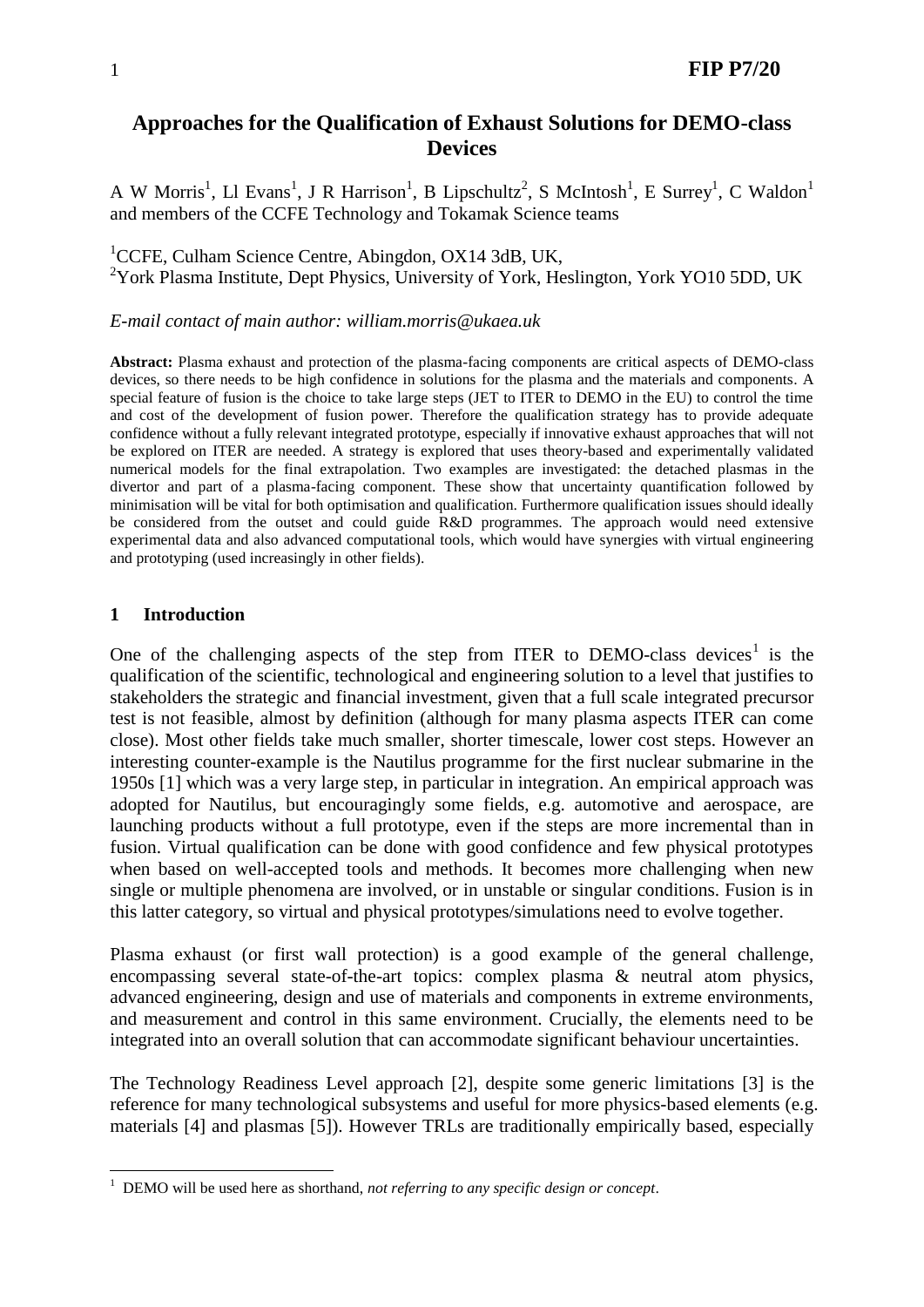at the higher levels, and therefore have limitations as it is not possible to replicate the full environment for all subsystems, and TRLs cannot be used alone for the first complete integrated facility. Recognising this, we explore an approach that exploits modelling for the final step (see Fig.1.), and generally gives a major role to theory and modelling throughout the TRL-like development ladder and especially for the critical integration issues (normally theory and modelling only feature significantly up to about TRL 3). This appears different from other fields at the moment, although there are major modelling initiatives in many areas, for example the EU Human Brain Project, modelling of a human cell, and aircraft modelling (e.g. CRESCENDO, TOICA projects in the EU). These do not yet go as far as qualification/certification, but approach it and are used for pre-screening (e.g. of brain treatments or aircraft layouts). *In silico* qualification of large complex systems is likely to need very large computing power and innovative numerical approaches and has huge potential benefits of cost and time, and design flexibility and optimisation – the associated tools would also provide a platform to test new ideas in a simulated integrated environment.

In this very preliminary study the general issue of qualification is discussed, then the elements of the integrated exhaust system are outlined, with some of the approaches under consideration, and an outline of an overall qualification approach. Two examples are explored: divertor detachment and a plasma facing component (a monoblock).





### **2 Qualification – general considerations, exhaust context**

Qualification in this paper refers primarily to being sufficiently certain that the exhaust scheme will work, and that its failure modes are understood and mitigated. Lower uncertainty may be more important than higher performance. Key points include:

- The new type of stakeholders are likely to need a very rigorous and traceable basis for decisions – primarily empirical extrapolations may not be adequate
- Exhaust requires integration of the main plasma and plasma facing components
- Materials behave differently under combined loads (neutron  $+$  mechanical  $+$  thermal) and such loads are unlikely to be available in advance, especially for macroscopic components
- Failure modes will be critical, not all will have been experienced or possibly identified
- If it appears that qualifying a particular aspect will be too challenging, then the exhaust scheme may need modifying – hence qualification should be considered at the outset.

"Wind-tunnel" approaches are traditional for extrapolation. They are most reliable when the physics can be completely described by dimensionless parameters (e.g.  $\rho*, \beta, v*$ ). For the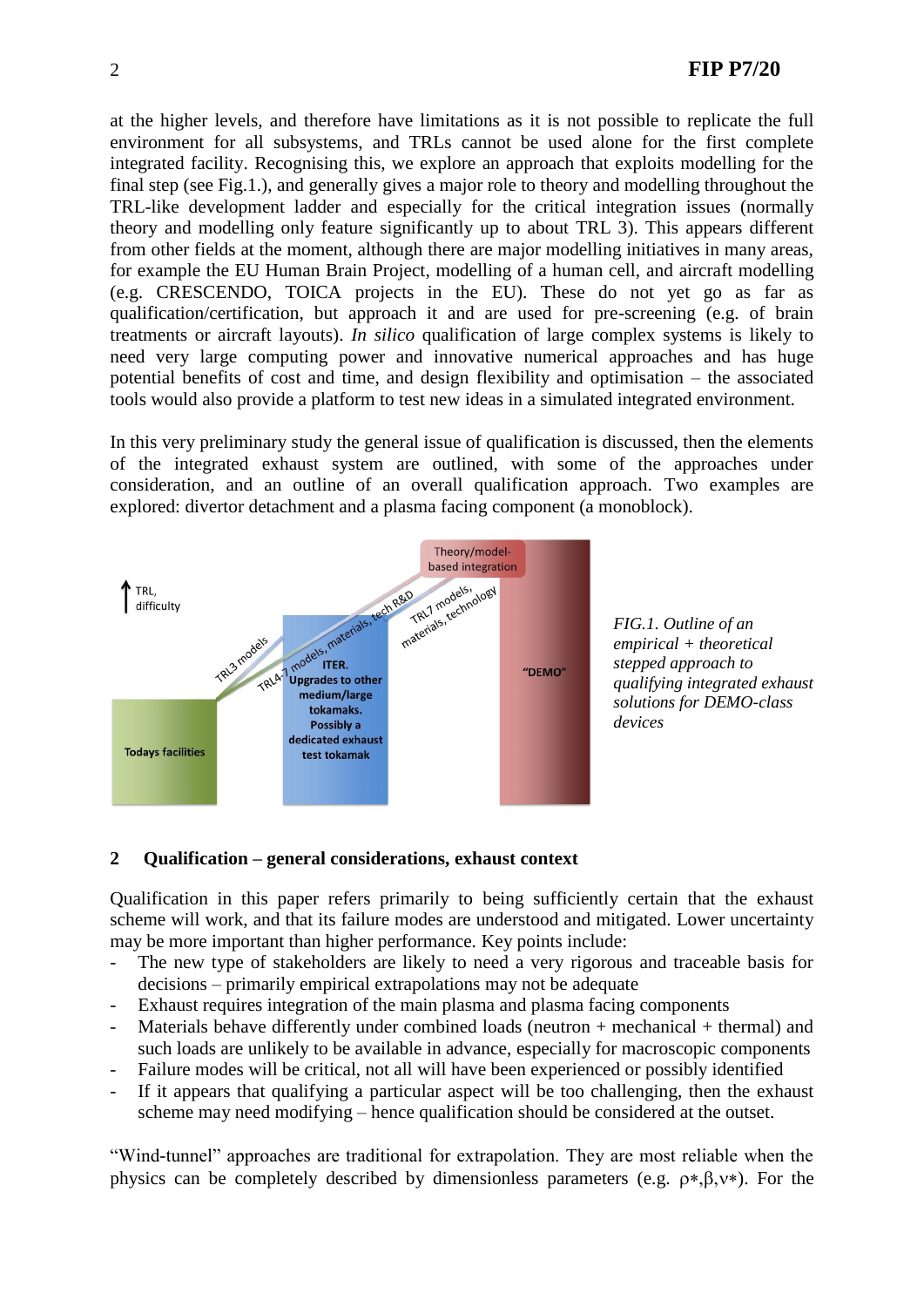# 3 **FIP P7/20**

scrape-off layer and divertor this is unreliable, e.g. due to the critical non-linear role of atomic and molecular physics in plasma detachment. Scalings can be generated from experimental data and theory [6], [7] [8]; these are mainly for attached plasmas so far. Hence models are vital, and their role and use is illustrated in Figs 2 and 3 (and Fig. 1), showing qualification strategies form part of the design optimisation as well as the final decision process.



*FIG.3. (a) A design approach showing how qualification factors can enter the design. (b) Use of models and feedback to combine the full spectrum of inputs and uncertainties to give performance predictions and confidence levels to support qualification. These apply to sub-elements (e.g. divertor and SOL, or an irradiated PFC) as well as the whole exhaust scheme.* 

**Models** must contain all relevant mechanisms and interactions, from experiments and theory. *Model assumptions* need to be valid in both the final and the test environment. *Model validation* needs special attention: experiments usually involve several mechanisms which generally will combine in different ways compared with the test and may lead to different performance (better or worse). Furthermore since these models will perforce be validated upon reduced scale experiments, it is essential that the models correctly capture aspects of performance that are influenced by physical scale. For *engineering models of components*, the impact of component scale size on failure mechanisms and rates is a key area for attention as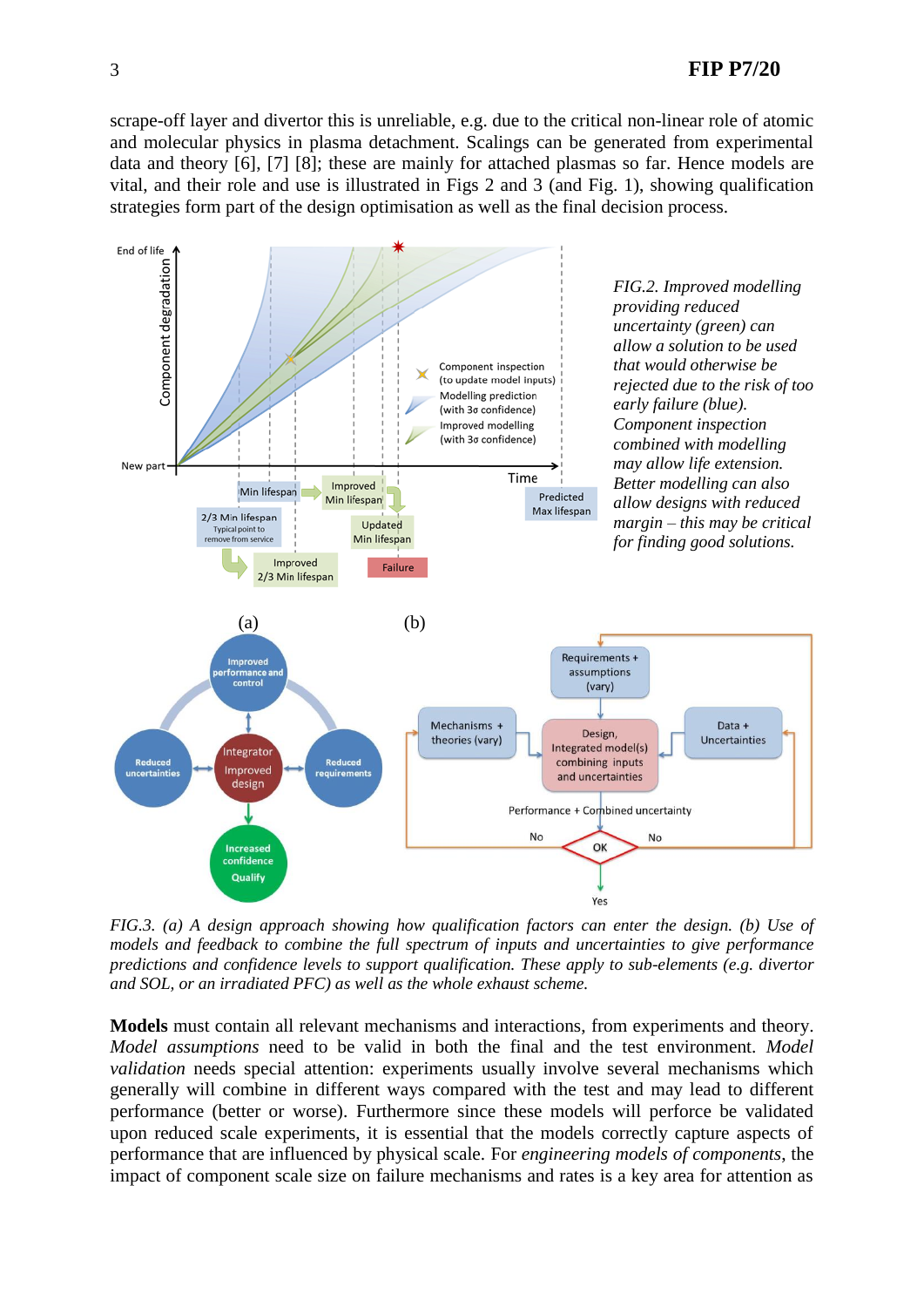it will be necessary to validate these models on reduced scale mock-ups. Similarly, establishing "as built" component models rather than idealised will be important to capture the statistical impact of manufacturing imperfections. Some qualification tools themselves need qualifying; certifying a tokamak or individual experiment as a qualification tool is perhaps a new idea.

**Uncertainties,** their quantification and propagation including any cancellation, are key. This is a rapidly developing field outside fusion. Models are probably the only tool for estimating systematic and integration uncertainties. Uncertainties can be statistical, but also arise from assumptions/implications made, missing effects, changes in underlying physical mechanisms between the test and final environment, and from integration e.g. pedestal and SOL plasma, or combined radiation and thermomechanical loads in the PFCs. Propagation of statistical uncertainties through models can be addressed in a formal way, although it is complex. Quantifying uncertainties due to model approximations, gaps or simplifications is a different task, especially if it is difficult to do reference calculations with no approximations or simplifying assumptions and a methodology will need to be developed. For example "complete" physics could be included in a model of a part of the system, or in, say, a simplified geometry, and then compared with the simplified model of an integrated simulation in the same situation.



## **3 Exhaust as an integrated system**

The plasma exhaust system comprises many elements (e.g. [9]), most of which are indicated schematically in Fig. 4. A study for the EU DEMO programme [10] with a conventional divertor is given in [11], [12]. It is complex, but the number of elements may in fact help with solutions and confidence in qualification, especially if flexibility is allowed. For example the auxiliary heating power or pellet fuelling change the exhaust power and could be used in exhaust control. The importance of integration can be illustrated by two examples. If a very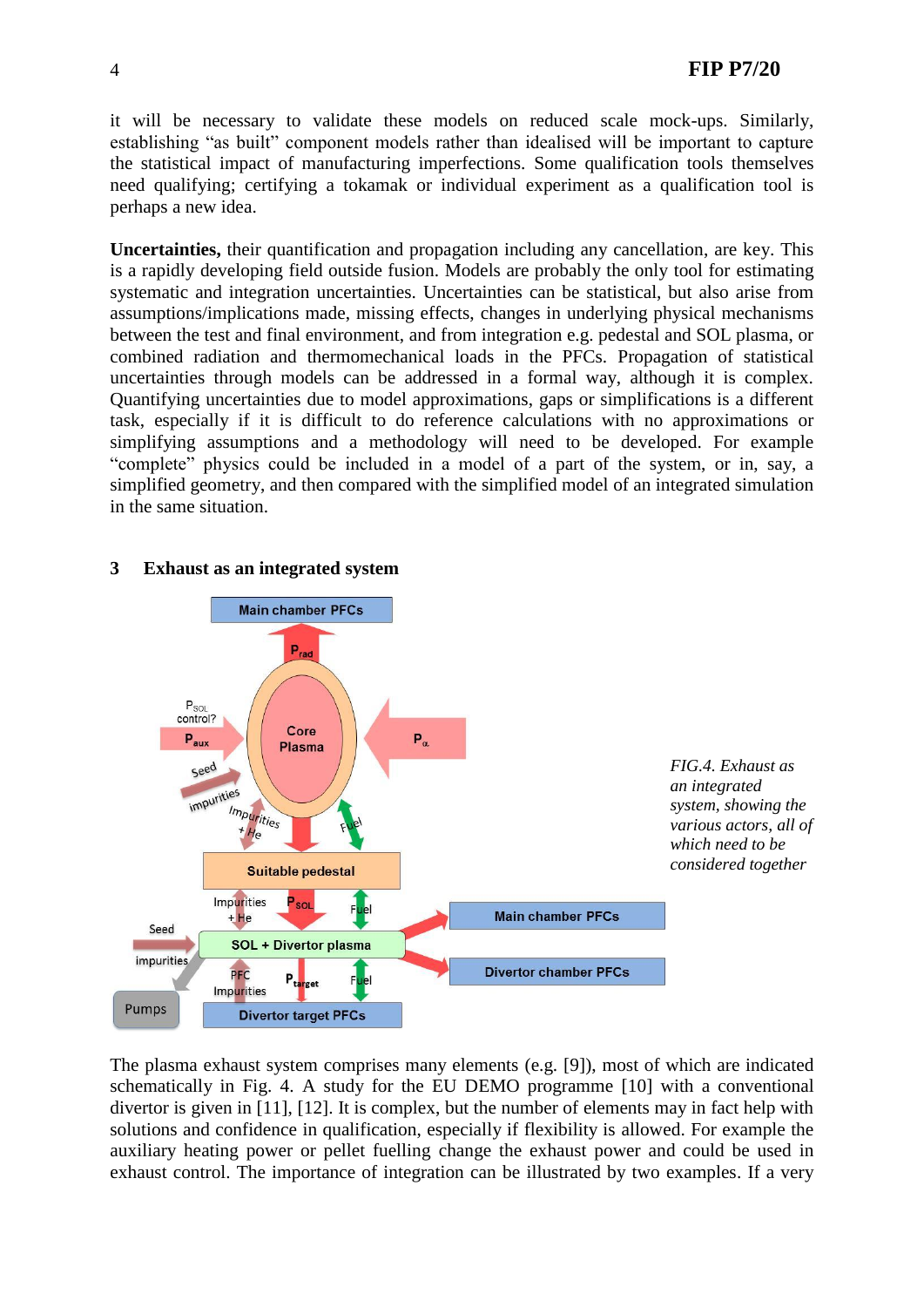high fraction of the power deposited in the core plasma has to be radiated in order to reduce the power entering the divertor, then a small change in this radiated power fraction (e.g. due to measurement or control limitations) has a large effect on the divertor, potentially leading to damage by melting. If the detachment front or other radiating region in the SOL and divertor is close to the x-point (by accident or design), then the pedestal can have a substantial twodimensional perturbation which may change the pedestal structure in a complex way.

There are several strands to an exhaust strategy (e.g. the EU strategy [13]): conventional options and alternatives with more headroom in case the conventional approach is too marginal. For example

- Conventional divertor (like ITER) with high main-plasma radiation, detached divertor
- Alternative configurations, double null, snowflake, X, super-X, or combinations
- Reversed triangularity [14]
- Conventional PFC materials, namely water, gas or molten-salt-cooled tungsten
- Alternative PFCs, primarily liquid metals
- A condensing vapour divertor channel [15]

The main qualification principles apply to them all, but the details would vary and some may be easier to qualify than others (e.g. due to greater margin or extensive tests on ITER). However some alternative approaches introduce additional aspects to qualify, e.g. dedicated systems for liquid metals, or the technology to allow coils inside the vessel.

Control, a research programme in its own right [16] can be a major asset in qualification as it can allow substantial uncertainties to be accommodated.

### **4 Example 1: Qualification of power attenuation in the divertor plasma**

A highly radiating detached plasma region will create most of the attenuation (i.e. power dissipation and erosion reduction) and must survive and attenuate slow transients. Predicting DEMO exhaust will be an extrapolation, in many ways, beyond the physics regimes currently encountered in experiments, e.g. normalized mean free paths for ionization, ion- $D_2$  collisions, and photon absorption. Together with cross-field transport, combined main-plasma and divertor conditions they can affect the separatrix density, and the pedestal structure may be in a new regime. Extrapolation would be eased from the divertor perspective if  $P_{\text{SOL}}$  in DEMO is comparable to that on ITER, although this makes the core plasma extrapolation more demanding (higher radiation fraction). The models at present have several gaps [17]. As indicated above if the detachment front moves close to the x-point it will affect the pedestal and core plasma and divertor pumping and it is simpler if this is avoided. Long leg divertors with a large reduction in the total magnetic field between x-point and target give some natural "springiness" to the detachment front and detachment for a wider range of upstream conditions [18] which potentially would help with detachment position control. Fast transients and even small high frequency fluctuations also need to be attenuated adequately to allow long lifetimes for the divertor targets. Some of these issues have underlying uncertainties at present (e.g. the nature of cross-field transport due to turbulence), but some are in principle calculable with confidence (for example parallel transport including kinetic effects with classical collision processes). The main challenge is constructing sufficiently comprehensive numerical models, with advanced enough numerical techniques (and computational facilities), to determine divertor solutions and time dependencies for control. In this sense there is similarity with the PFC example below, i.e. it might be better to have a linked set of models and data rather than a single first-principles model.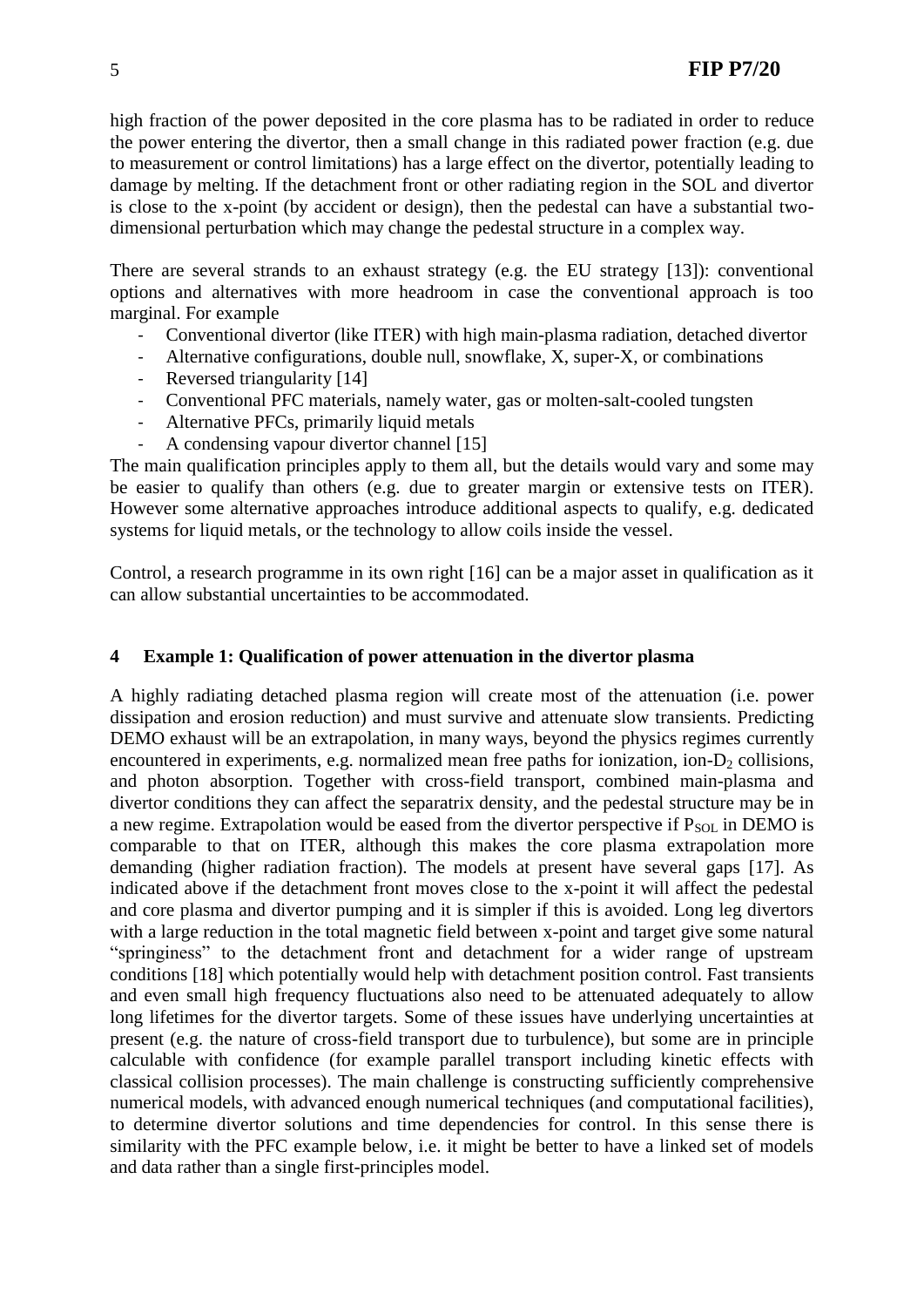The qualification goal is to show the proposed solution meets the requirements for the entire uncertainty range (cf.  $3\sigma$  in traditional language). Optimising the performance and margin is intrinsic to qualification. The main steps are relatively obvious, even if complex to implement. For the proposed solution (e.g. detached plasma with double null divertor):

- $\triangleright$  Identify all relevant but uncertain mechanisms in SOL + divertor plasma, understand them enough to implement in models, including uncertainty quantification tools.
- $\triangleright$  Test these models against experiment and refine.
- Develop measurement and control methodologies and model.
- $\triangleright$  Develop models to couple to the pedestal and to the PFC surfaces (sputtering, recycling).
- $\triangleright$  Develop advanced numerical schemes to allow rapid but suitable calculations.
- $\triangleright$  Develop a framework to include models for all the processes (assuming that it cannot be a single code), including control, which allows performance estimates and uncertainty quantification.
- $\triangleright$  Calculate performance and the likely uncertainty range, compare with requirements.
- $\triangleright$  Iterate as needed.

## **5 Example 2: PFCs under combined neutron and thermomechanical loads**

The example chosen is a water-cooled tungsten monoblock. There are gaps and challenges in base materials data, manufacturing, design codes and modelling, and materials data under combined neutron and thermo-mechanical loads and for macroscopic samples (The situation would be transformed if an FNSF [19], or CTF [20] were feasible to expose macroscopic components to all the loads together). Questions include how best to use (a) data from small samples when macroscopic engineering behaviour can differ substantially [21] [22] [23] and (b) data from partial loads, e.g. mechanical tests of unirradiated samples. Presently a number of the important mechanisms which drive failure, such as irradiation creep, are still poorly understood. Furthermore material properties vary significantly depending on their manufacturing route, even for the same chemical compound, and sometimes for nominally the same route. However some powerful techniques are emerging to reduce uncertainty in real samples via high resolution tomography and image-based FEM [24] [25] using advanced FE modelling to capture microstructure compared to using average properties. This is well suited to high levels of parallelisation and can improve component production (reduced uncertainty, Fig. 2) and selection. Fig. 5 shows an example for an ITER-like monoblock.

A single comprehensive multi-scale integrated model of a component does not appear realistic, so an overall package manager would be needed. Many commercial multi-physics codes are not yet suited to parallelisation but open source codes tailored to make efficient use of HPC, are emerging e.g. OpenFoam for CFD or ParaFEM for FEA (already used for IBFEM).

Fig. 6 shows, indicatively, an example approach which brings together a wide range of data, models and requirements with an "integration" box (cf Fig. 3). The qualification process would be a combination of establishing agreed design rules and determining load & geometry boundary conditions, designing the component to these, analysing and testing actual materials and prototypes, and then modelling the performance and uncertainties. An early step would find which uncertainties have the biggest impact. The design would be iterated with the sources of uncertainty to reduce the overall uncertainty (Fig. 3); for example it may even be possible to design the component such that the thermomechanical stress fields are similar in magnitude to those in small samples irradiated in materials test reactors or IFMIF.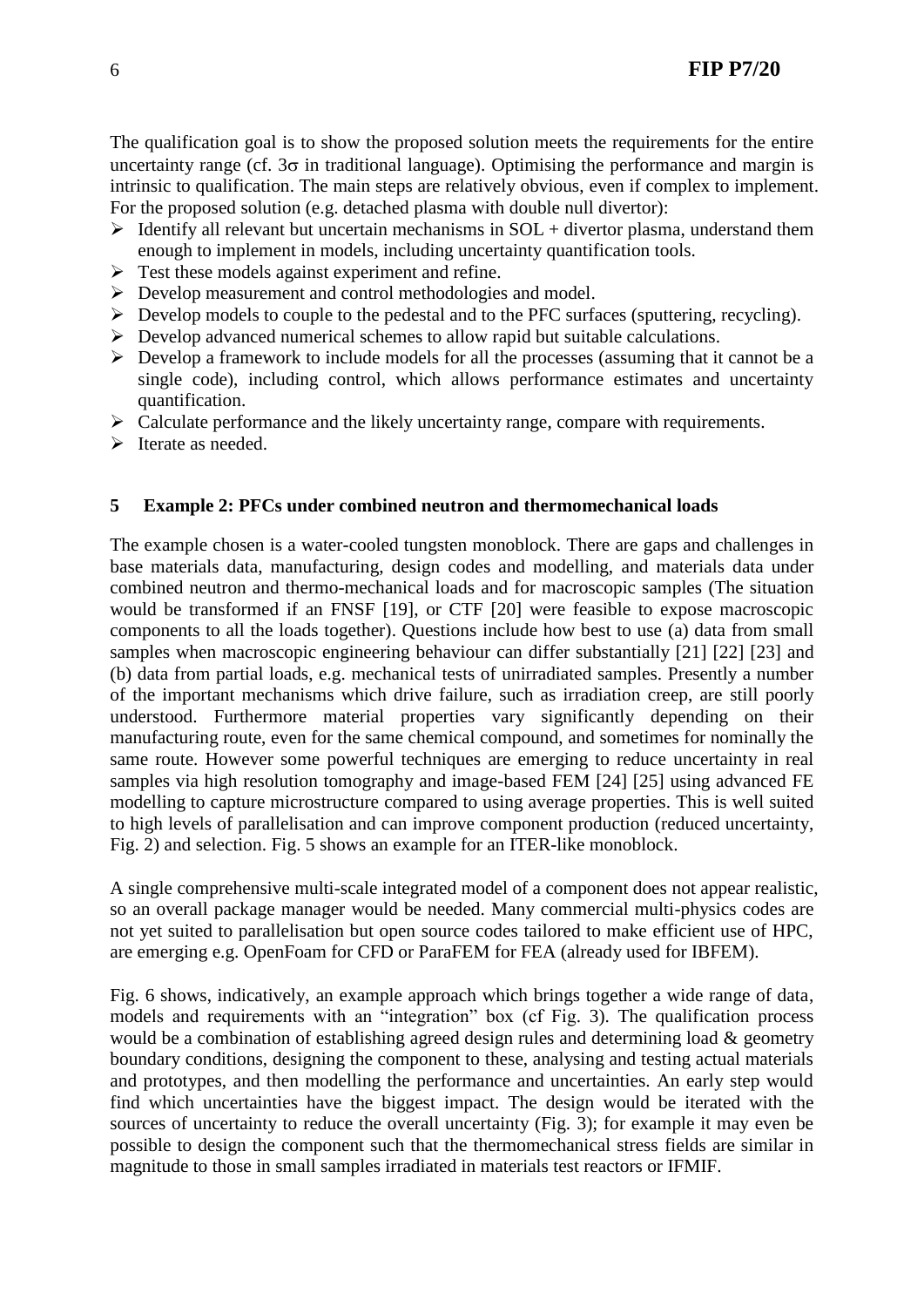

*FIG.6. Example approach with traceable performance calculations for a component to assist qualification via performance estimates and uncertainty quantification and propagation.*

### **6 Summary**

Developing a qualification stepladder, and the tools to help climb it, is a key part of the path to fusion power plants. This preliminary consideration of the qualification of exhaust solutions for DEMO-class devices implies that qualification factors must be included in the concept and design optimisation stage. Furthermore, theory and modelling have to play a critical role in qualification at all stages, in particular in assessing the final integration and the impact of untested aspects of the final environment (plasma and neutron irradiation in particular). The advanced modelling and computational tools needed could provide a powerful tool for fusion and synergies with other communities wishing to minimise costly and time-consuming prototypes.